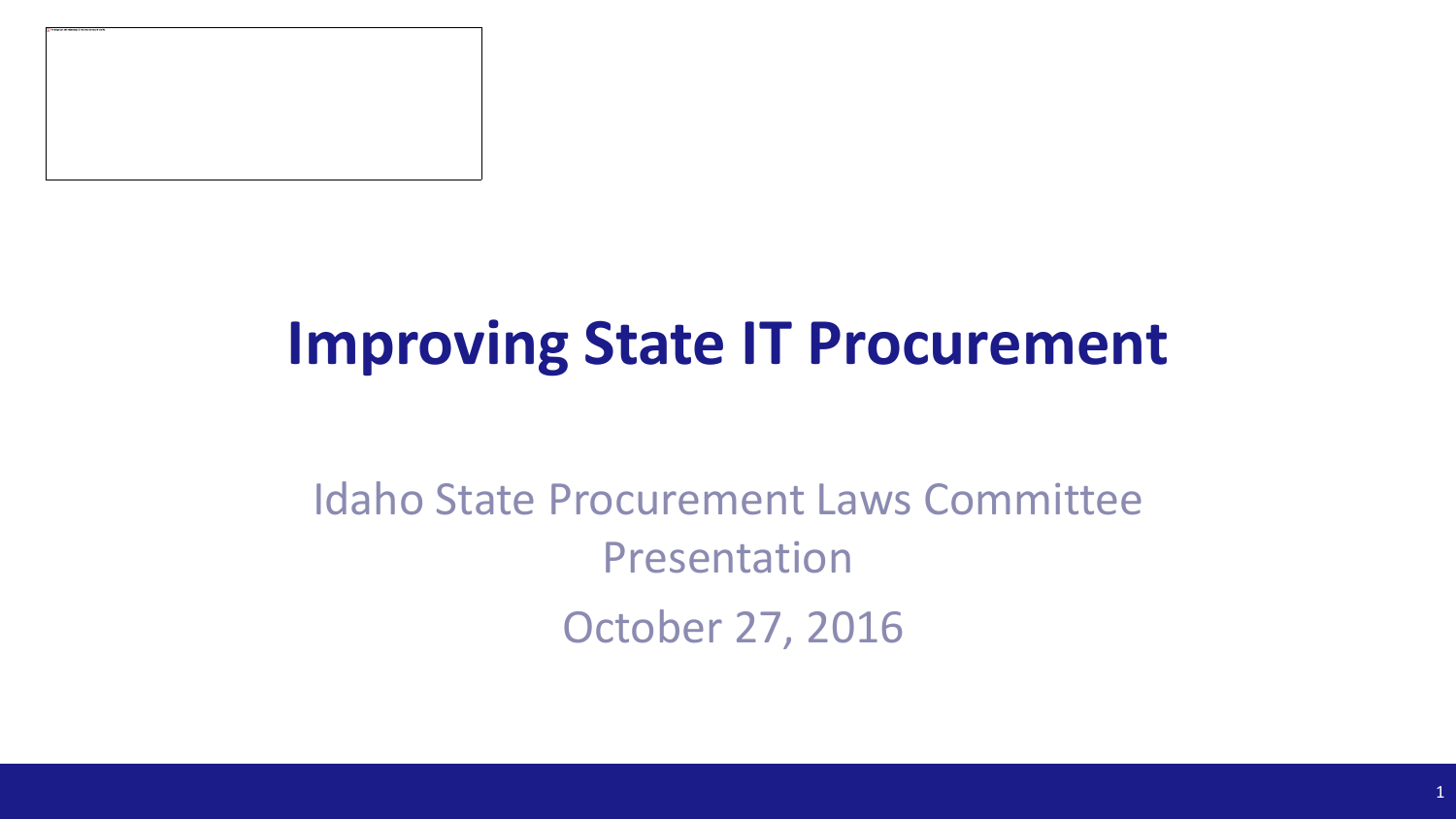

#### Presentation Overview

- 1. ITAPS State IT Terms and Conditions Best Practices
- 2. Idaho Terms and Conditions
- 3. Additional Considerations and Suggestions
- 4. Questions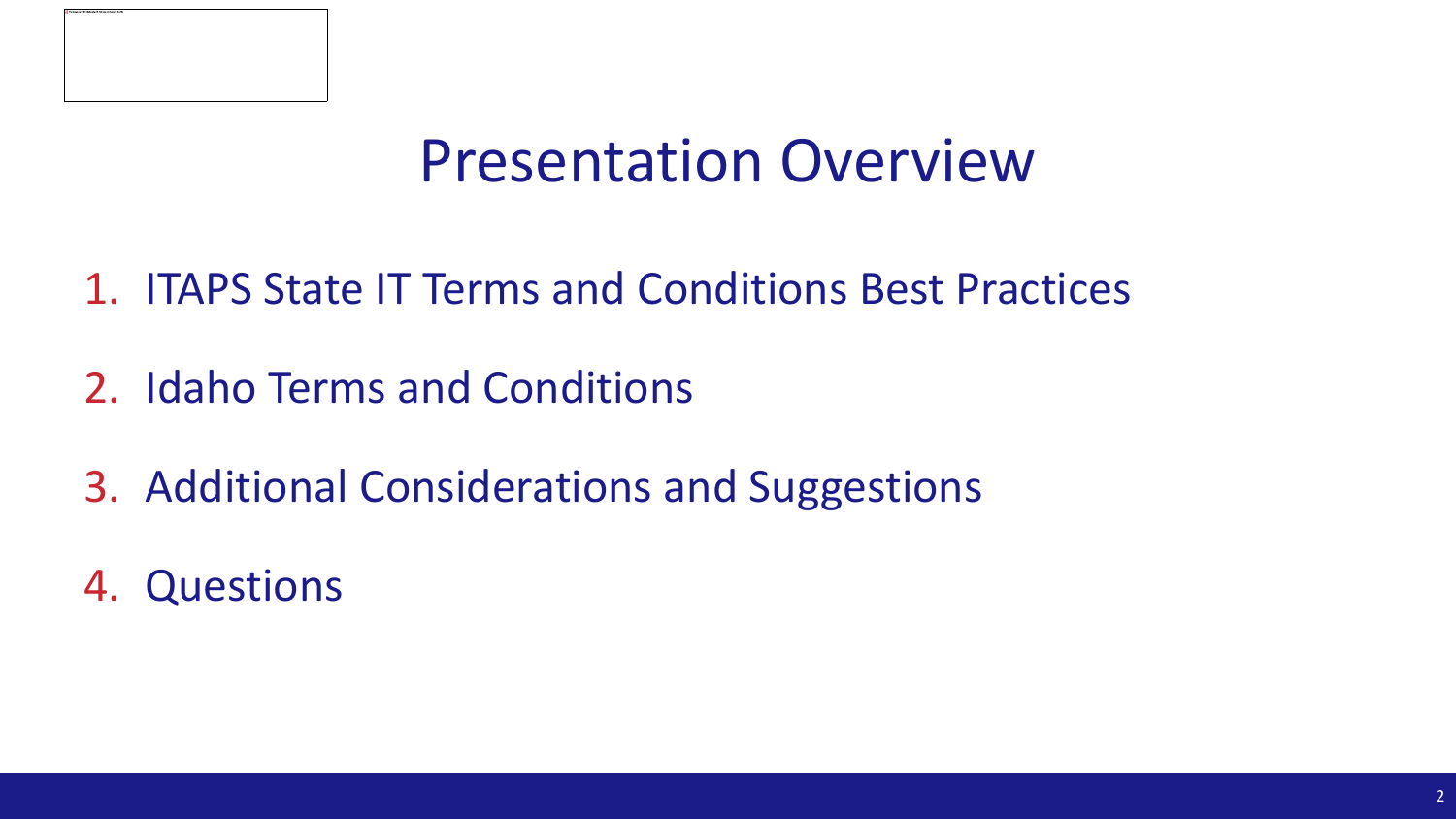#### State IT Terms and Conditions Best Practices Key Principles

- Open, fair competitive bidding process
- Proportional risk
- Flexibility
- Efficiency
- Best value for state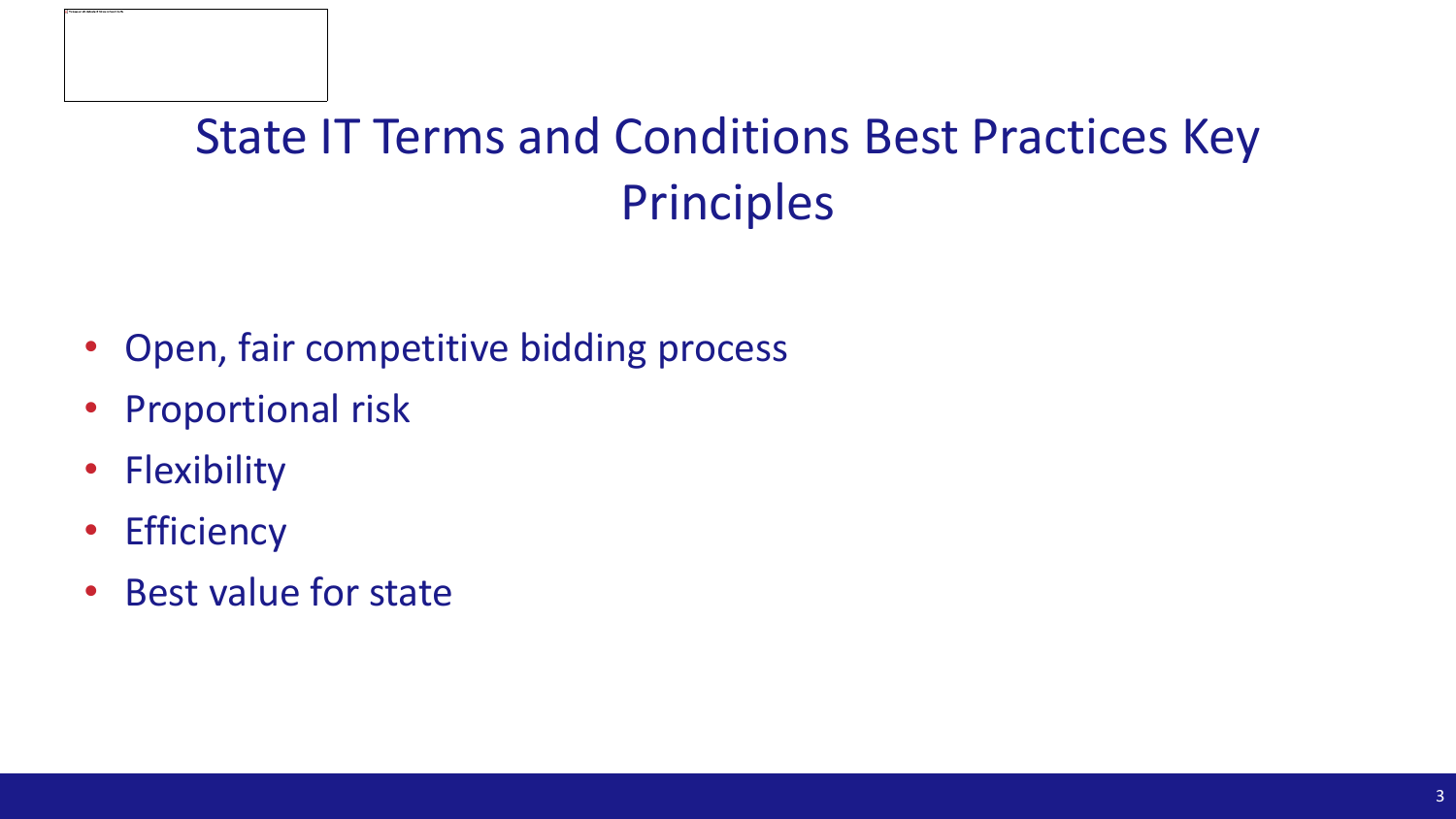

#### **IDAHO STANDARD TERMS AND CONDITIONS**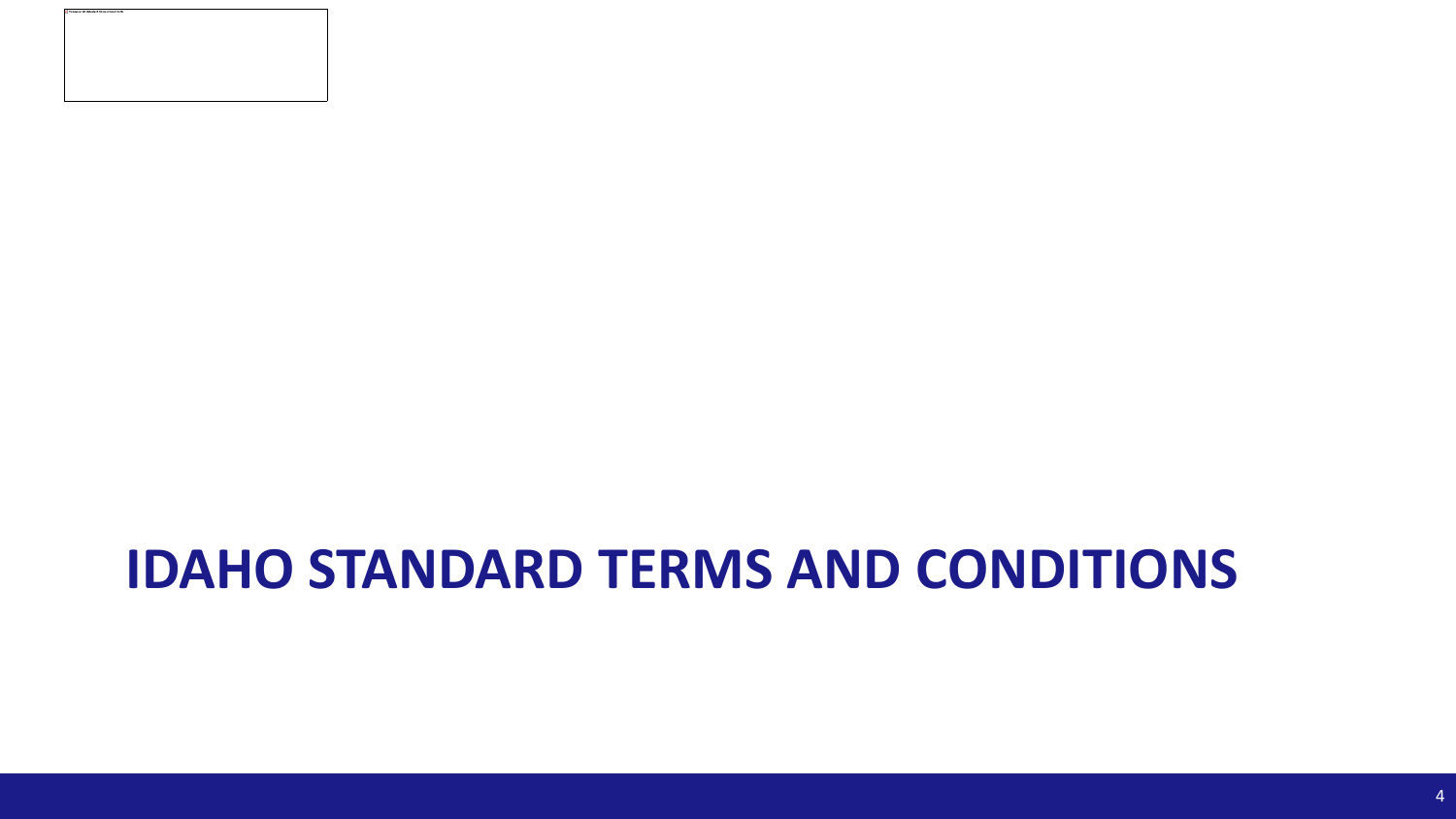

# **Termination for Default**

- As written, permits State to terminate for default or noncompliance once vendor notified and given no more than 30 days to cure.
- A state's right to terminate should be limited to a material breach
- Grant the state (and the vendor) the opportunity to terminate if the other party has defaulted and been given opportunity to cure
- Recommend minimum 30 days or mutually agreed upon timeframe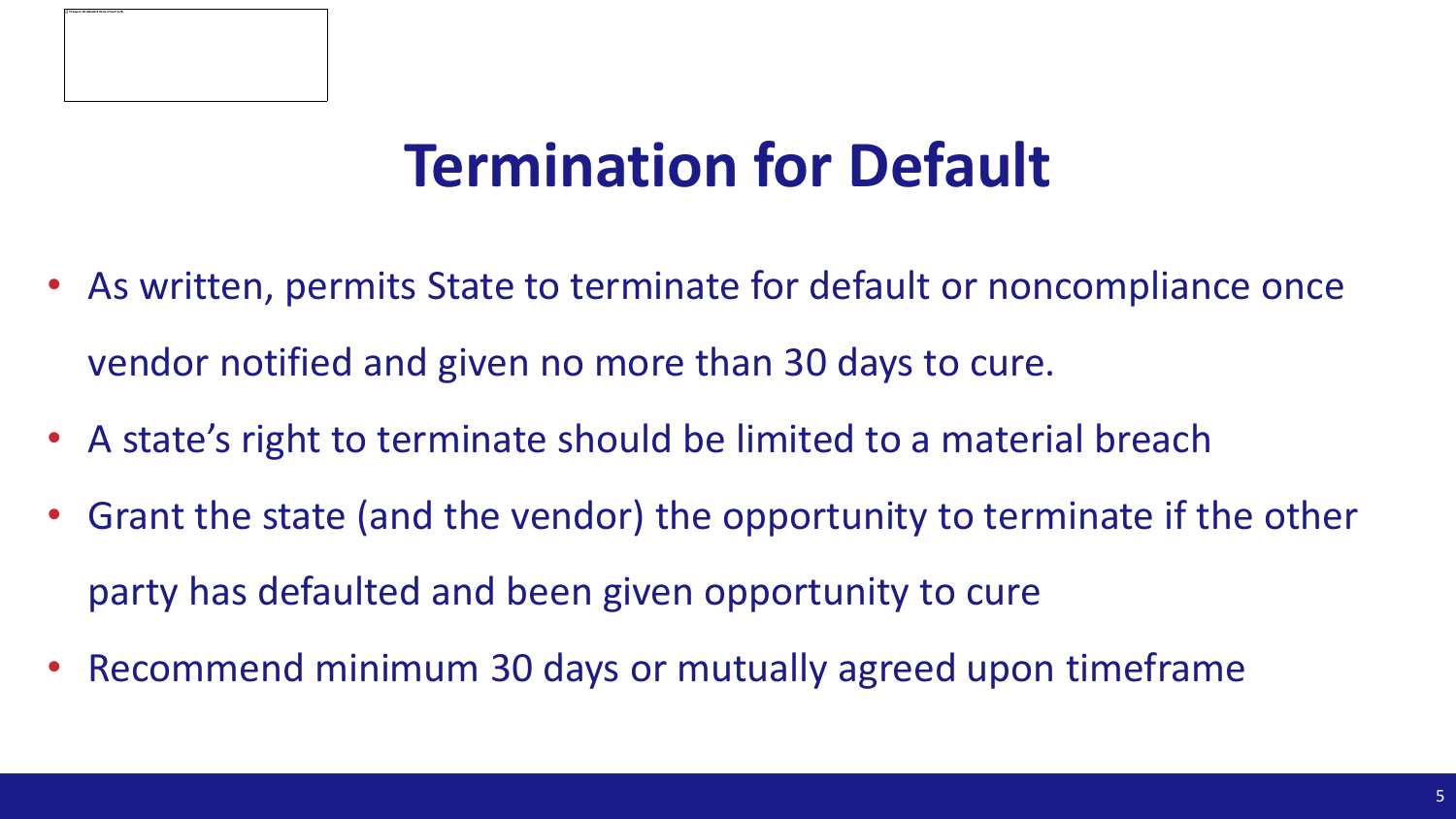

## **Administrative Fee**

#### *Failure to Remit Administrative Fees*

- *If a Contractor fails to remit the Administrative Fee…the State, at its discretion, may declare the Contractor in default; cancel the Contract; assess and recover reprocurement costs from the Contractor (in addition to all outstanding Administrative Fees); seek State or federal audits, monitoring or inspections; exclude Contractor from participating in future solicitations; and/or suspend Contractor's IPRO account.*
- Termination as a penalty steep
- Broad, unilateral rights for damages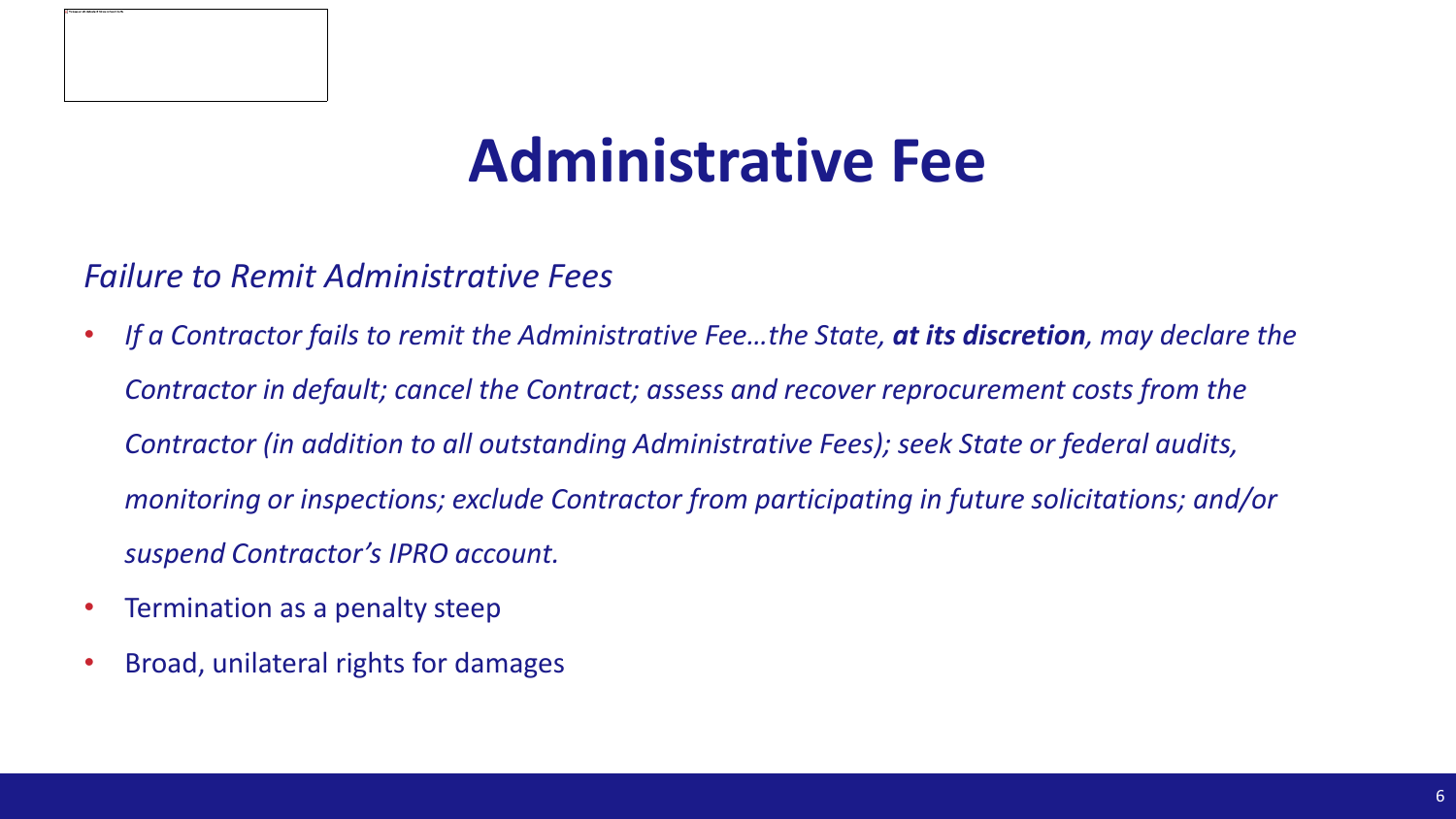

# **Changes/Modifications**

- *"…the State may issue unilateral amendments to the Contract to make administrative changes, when necessary"*
- All changes should be mutually agreed upon
- Administrative changes not defined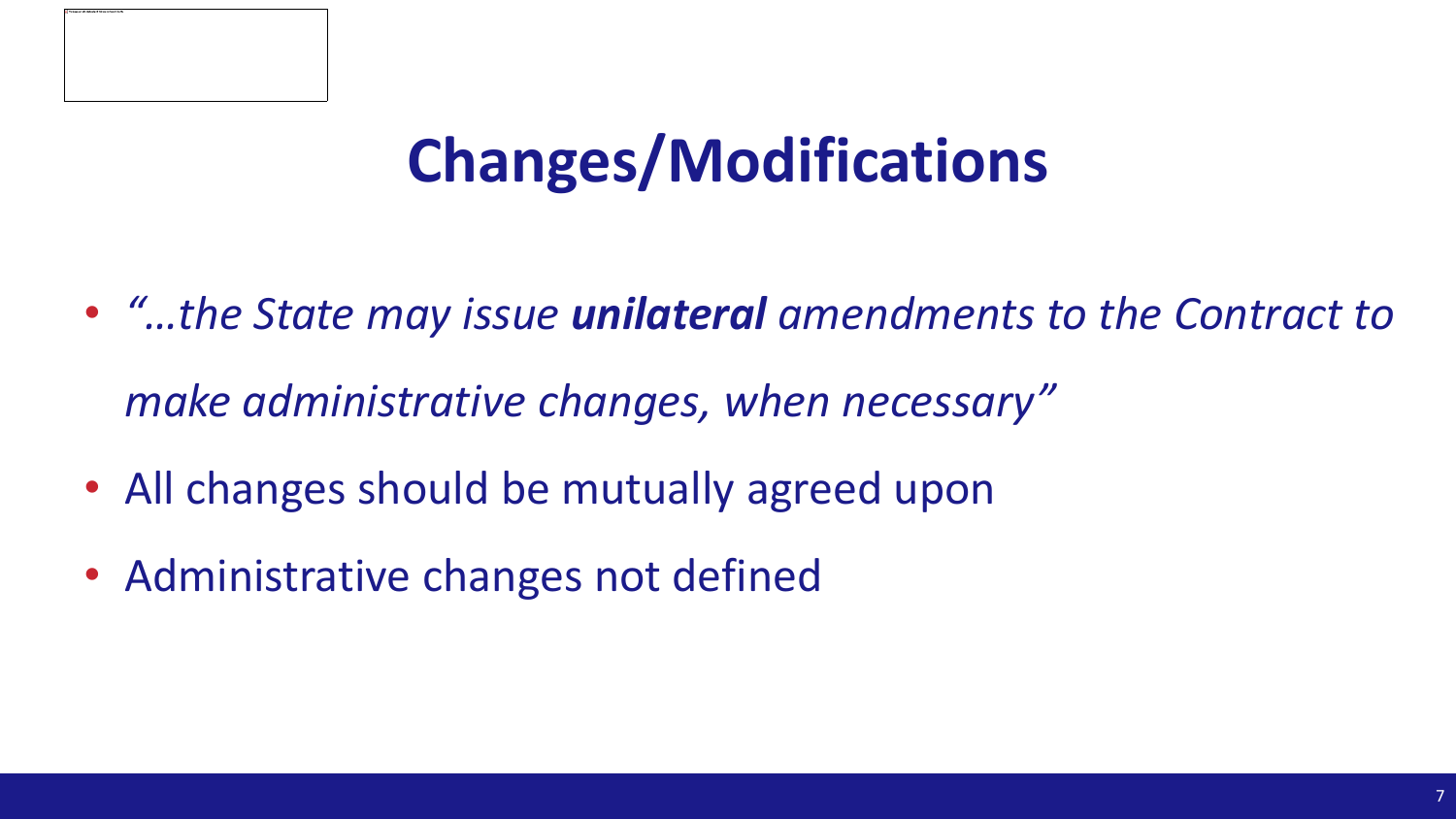

# **Indemnification**

- Should be limited to third party claims arising from the vendor's gross negligence, willful misconduct, or fraud, and should exclude claims to the extent they arise from the State or other contractors not under our control.
- If both the vendor and the state are concurrently at fault, the indemnity should be allocated proportionately between the parties based on their respective percentage of fault.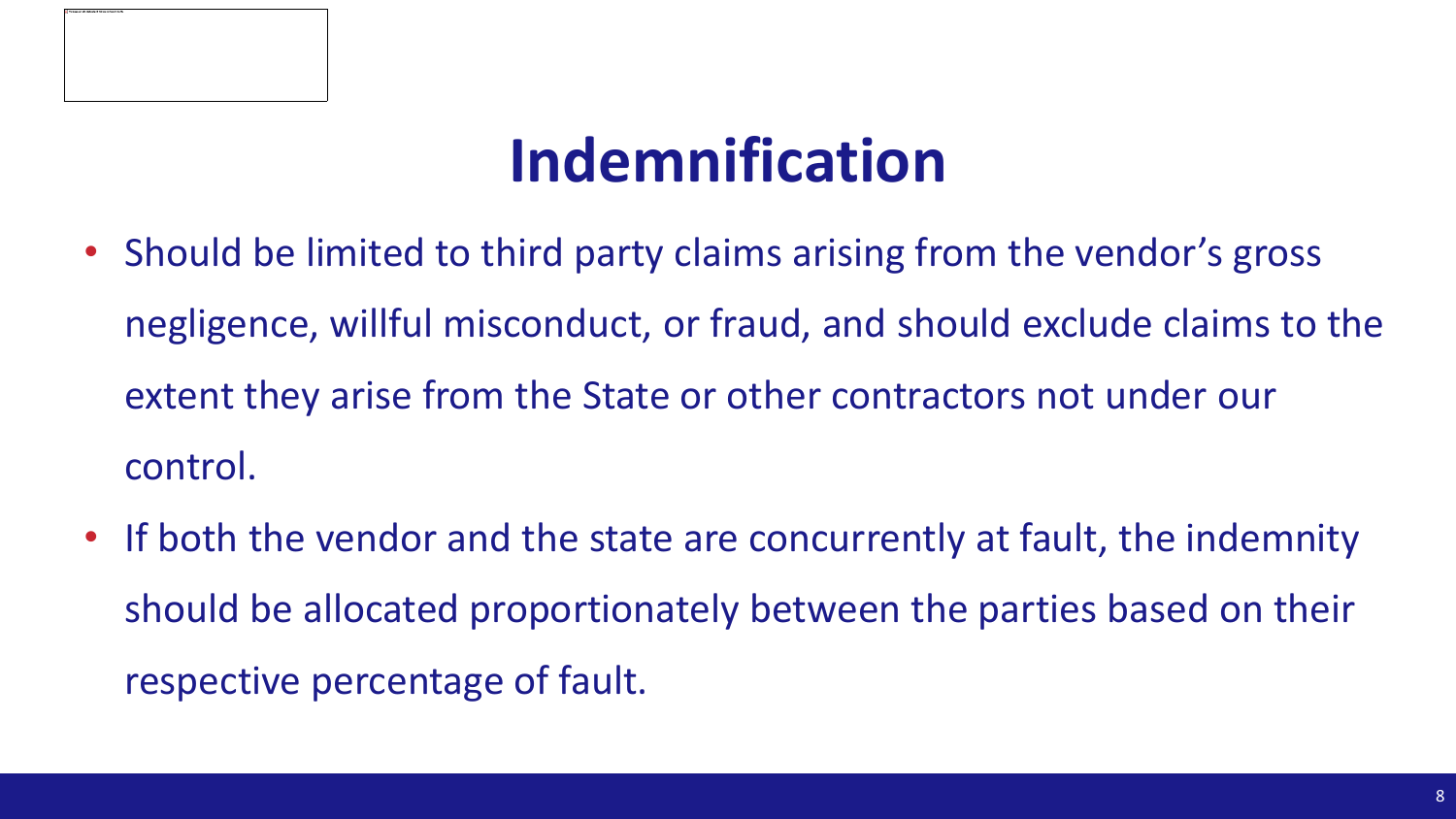### **ADDITIONAL CONSIDERATIONS AND SUGGESTIONS**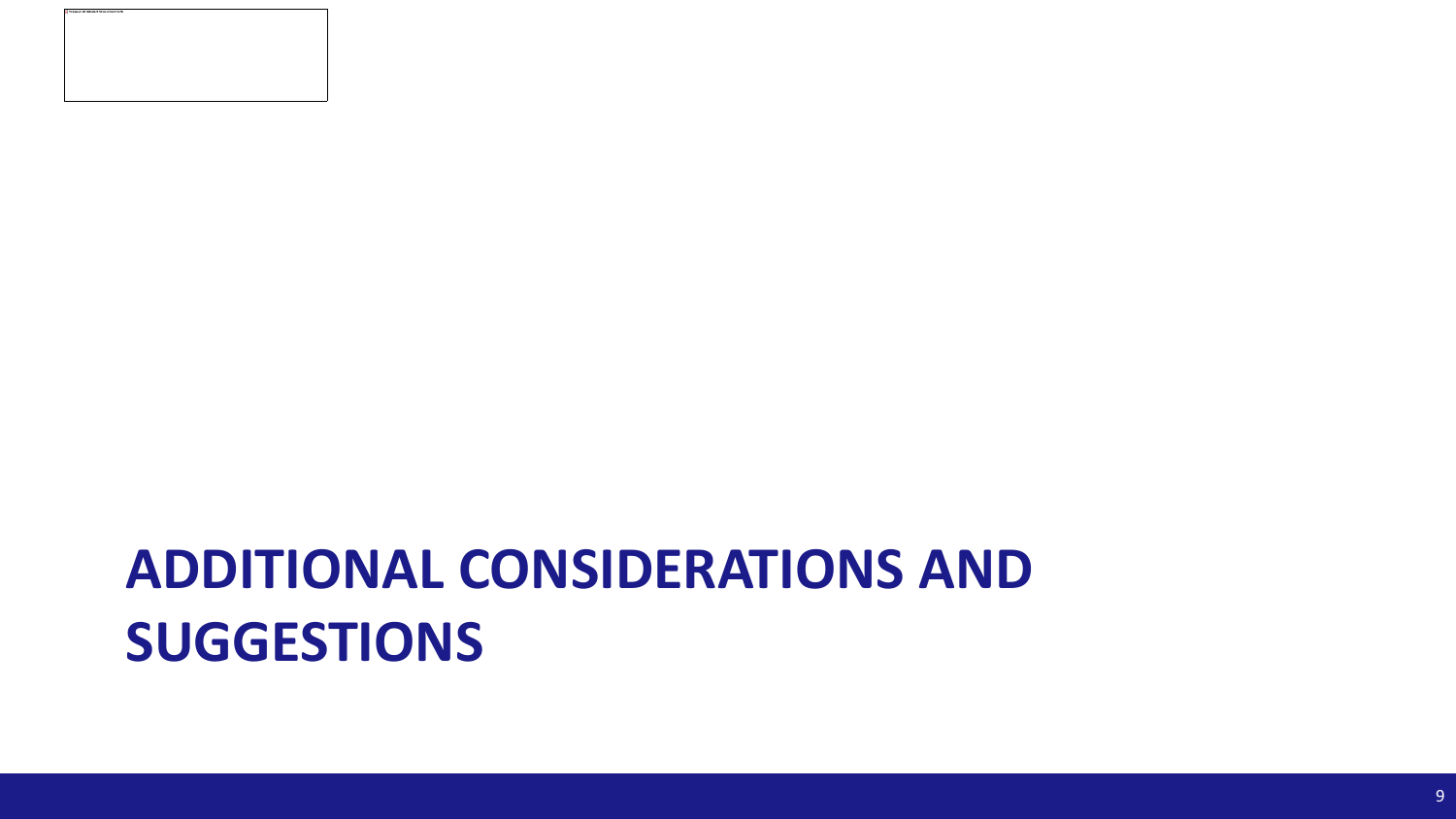

# **Limitation of Liability**

- States benefit from limiting the nature of damages available for recovery and to commit to limits of liability that closely relate
	- to contract value (NASCIO)
- Limit carve-outs
- North Carolina SB 792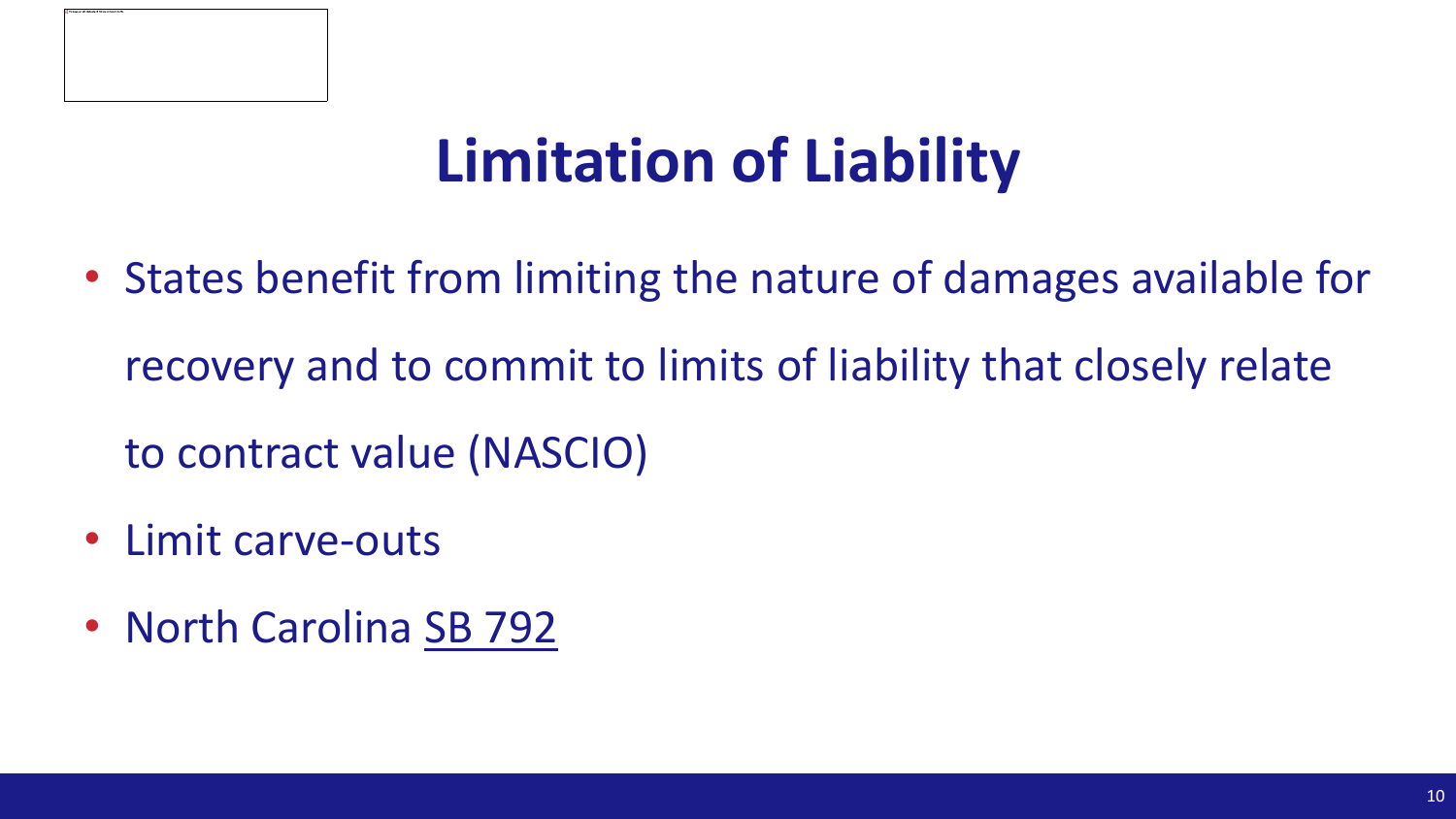# Permitting Exceptions to Terms and Conditions

- Disqualifying or discounting a vendor's bid based on their exception forces vendors to either undertake unreasonable risk or not bid on the project at all
- Reinforces ambiguous provisions that lead to poor contracting results
- [2016 VA SB 150 p](http://lis.virginia.gov/cgi-bin/legp604.exe?161+sum+SB0150)rohibits public bodies from requesting offerors to state any exception to any liability provisions in responding to a RFP for IT goods and services.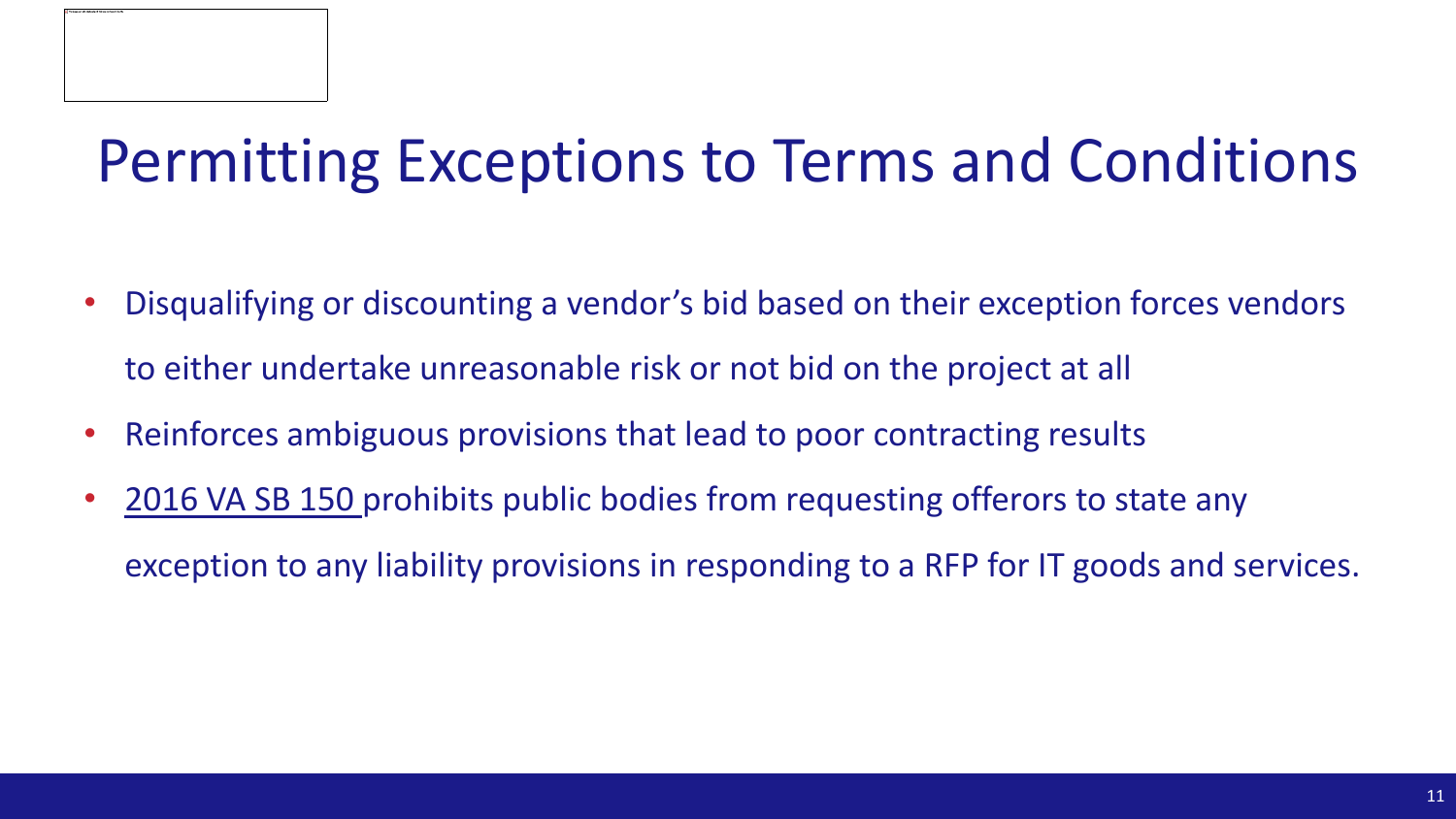## **Maryland Commission to Modernize State Procurement**

- Created by Executive Order 01.01.2016.05 to comprehensively review Maryland's procurement laws and regulations
- Chaired by Lieutenant Governor. State agencies, Legislature and other stakeholders represented.
- Three Work Groups: Efficiencies, Initiatives, and Workforce
- Final report due to Governor December 1, 2016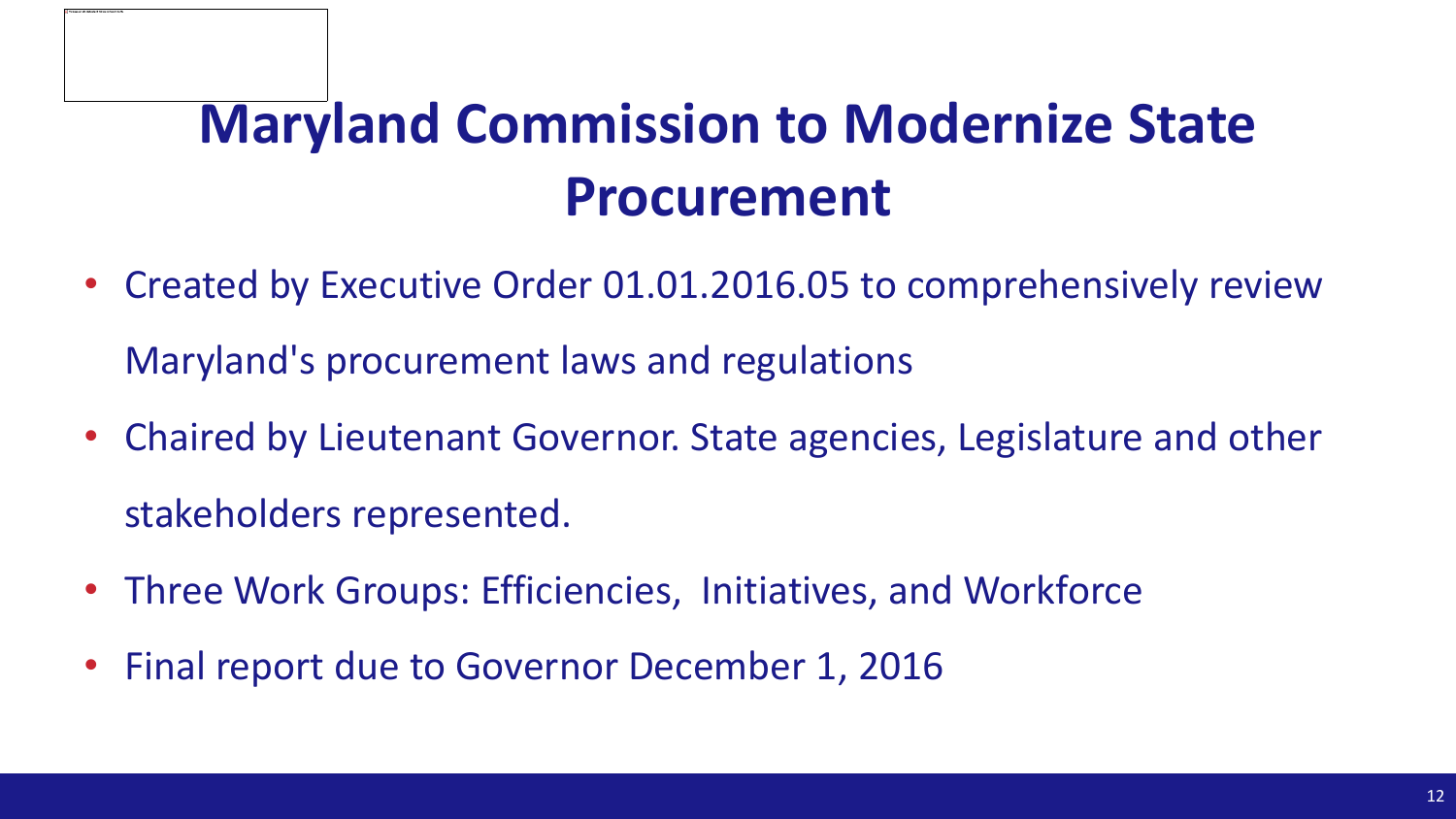

# **Additional Thoughts**

- Procurement Staff Training
- Leveraging IT Expertise in Acquisition
- Communication and Contract Planning
- Specifically Defining the Business Problem to be Solved During the Pre-RFP Process